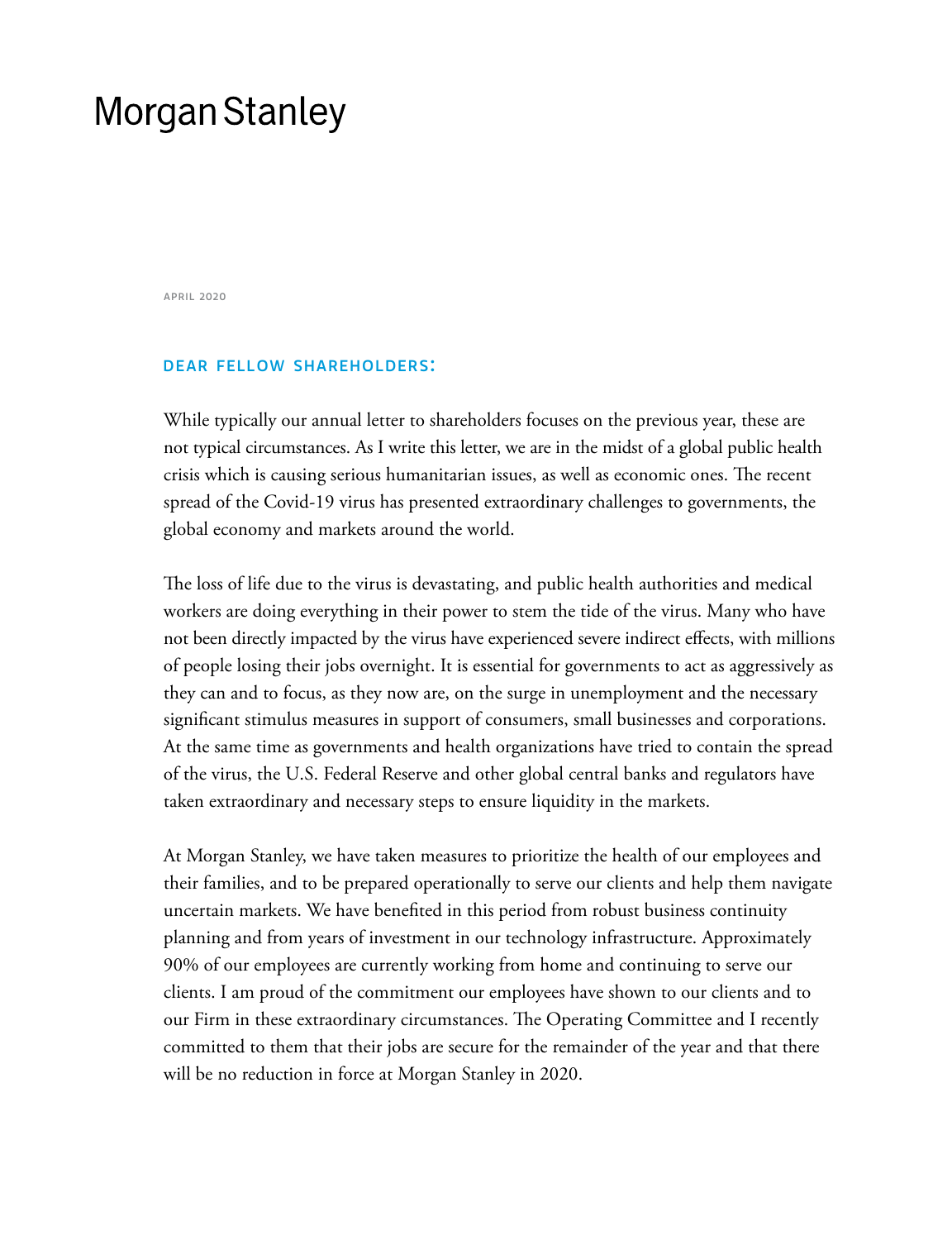LARRY LETTERA / CAMERA 1



james p. gorman chairman and ceo

While the current situation is gravely concerning, we have weathered serious events and extreme market volatility before, and the fundamentals of the financial system are much stronger today than in the past. I am pleased to say that we and many of our peers have the capital and the liquidity to be well-positioned to work with governments, central banks and regulators to be part of the extraordinary effort it will take to assist in getting the global economy and global markets back on track. Our more than 15,000 Financial Advisors are also well-prepared to work with our individual investor clients to help ensure that their financial futures remain secure, and our Morgan Stanley at Work platform is positioned

to reach investors through their employers to provide advice, education and guidance as the current crisis creates an uncertain environment for saving and investing.

#### 2019 financial performance

While in the current environment 2019 seems like a long time ago, it is important for us as shareholders to note that last year was a strong year for Morgan Stanley and our financial performance was one of the best in our history. Over the past decade, we have reshaped our business and reset our strategy, while making significant investments in technology and talent. This has led to substantial earnings growth while increasing earnings stability. Over the next five years, our goal continues to be to shift our business further, emphasizing durable sources<sup>1</sup> of revenues in each of our businesses that will support a base level of profitability in periods of market disruption. Long-term sustainable success will also require continuing to invest in and enhance our culture, ensure our workforce increasingly reflects the diversity of the societies that we serve, and develop the next generation of talent to lead this Firm in the coming decade.

Morgan Stanley reported record revenues, pretax profit<sup>2</sup> and net income<sup>3</sup> for 2019. We delivered four consecutive quarters of \$10 billion-plus revenues—a consistent, stable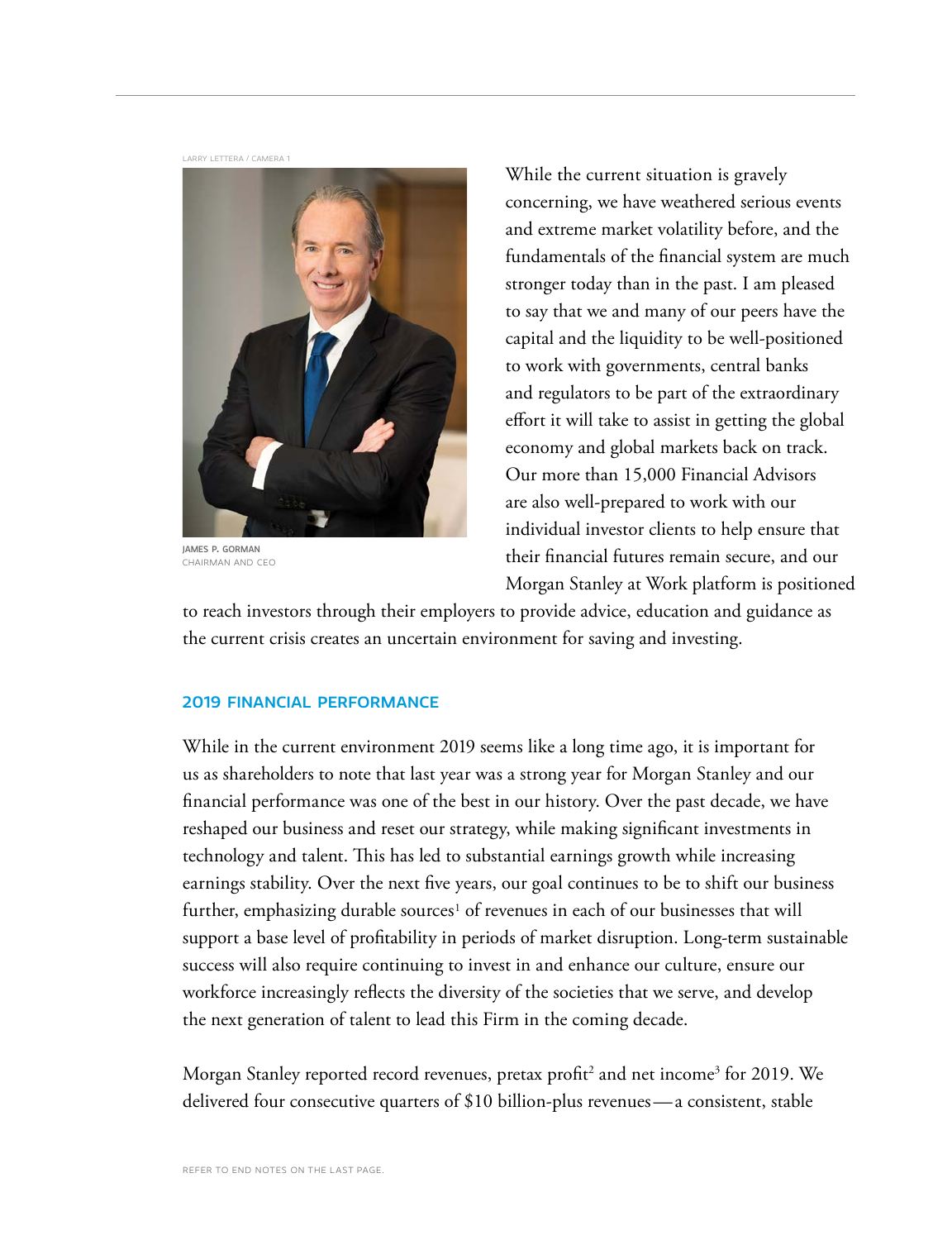#### WINNING IN THE MARKETPLACE 2019 highlights

- No. 1 in Equity Sales & Trading revenue wallet share<sup>7</sup>
- No. 1 Underwriter of global initial public offerings<sup>9</sup>
- No. 2 Underwriter of global equity offerings<sup>9</sup>
- No. 3 Advisor on global announced and completed mergers and acquisitions<sup>9</sup>
- No. 1 in managed accounts, with \$1,185.1 billion in assets<sup>10</sup>
- No. 1 in Barron's Top 100 Financial Advisors, with 39 listings
- Lipper's Fixed Income Group of the Year (Large Company) for 3 years in a row
- Over 80% of mutual fund assets in 4- and 5-star Morningstar rated funds<sup>11</sup>

performance that resulted in record annual revenues of over \$41 billion, with strong results across all our businesses. Return on average tangible common equity (ROTCE) of 12.9%<sup>4</sup> was within our target range for the year.

By building complementary franchises in Institutional Securities, Wealth Management and Investment Management, we reoriented Morgan Stanley over the last decade to derive a greater share of revenues from durable sources<sup>1</sup> in each of these businesses. In 2018 and 2019, these durable sources provided well over half of our Firmwide revenues. Our leading integrated investment bank remains a key competitive advantage that has allowed us to take share and grow revenues despite a shrinking industry wallet. At the same time, the contribution of our wealth and investment management businesses continues to grow and drive overall profitability. Our management team will continue this growth and advance our strategic

objective of sustained higher returns to increase shareholder value.

2020 marks the 85th anniversary of Morgan Stanley. This is a moment not only to reflect on our successes and celebrate the Firm we are today, but also to look at the future and the strong, diverse and stable Firm we are becoming. Our continued success is made possible by the disciplined execution of our strategy, but it is our culture that truly positions us for long-term sustainable success. Over the next few years, we will continue to build and enhance our culture and develop the diverse talent and global leadership that will guide this Firm forward.

# executing our strategic priorities

The Board of Directors and executive management team evaluate our strategy each year and refine our goals and priorities to ensure we are working for the long-term benefit of our shareholders. After successfully accomplishing our 2018–2019 strategic objectives,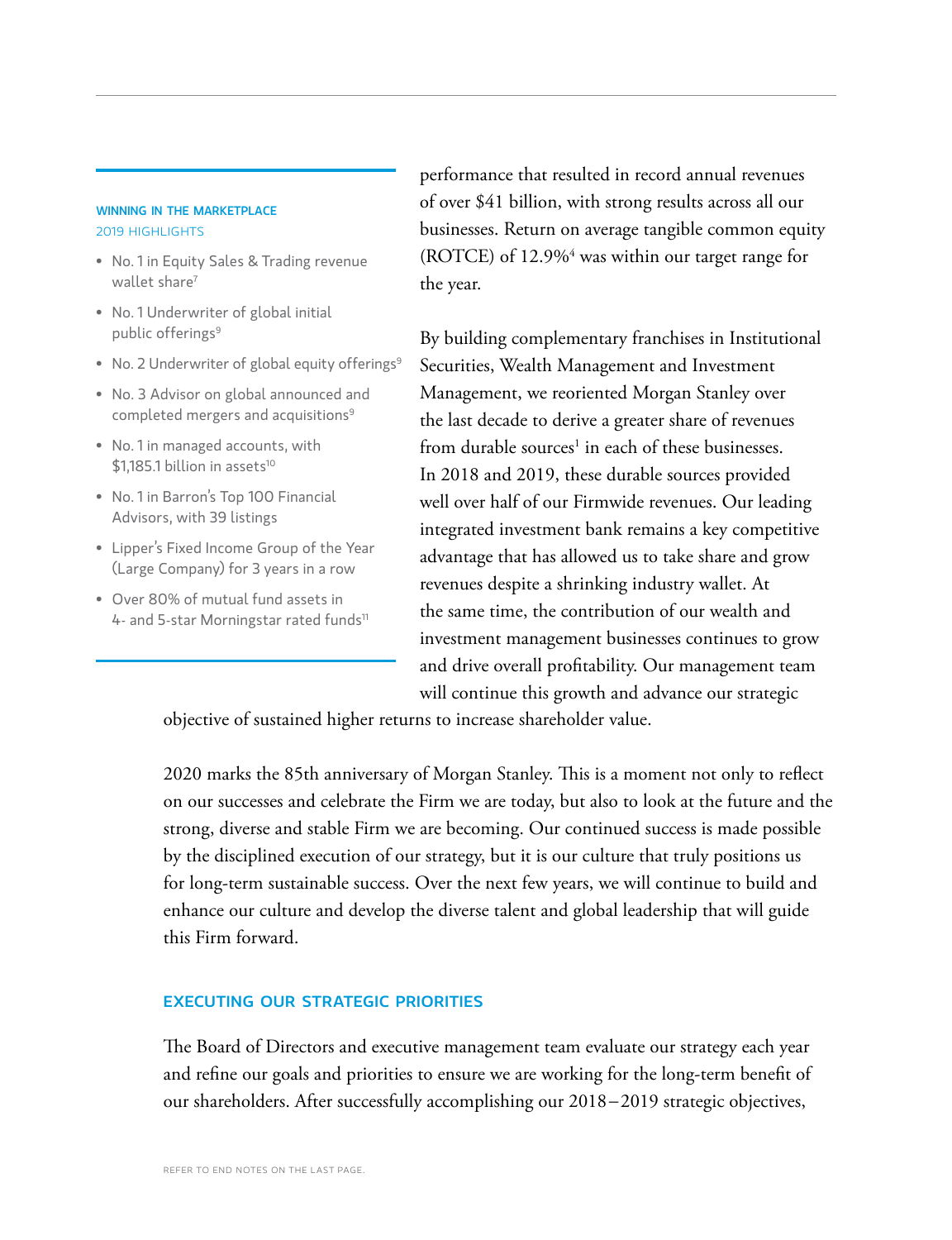#### executing our strategy 2019 highlights

- $\bullet~$  27.2% pre-tax margin $^5$  in Wealth Management
- \$2.7 trillion in Wealth Management client assets
- Combined assets<sup>12</sup> of U.S. bank subsidiaries increased to \$219.6 billion
- Fixed Income Sales & Trading full year revenues of \$5.5 billion
- Equity Sales & Trading revenue wallet share of 20.7%7
- #1 in active equity net inflows percentage in Investment Management<sup>13</sup>
- Over 75% of long-term client assets (over \$280 billion) are managed with ESG investment principles in Investment Management<sup>14</sup>
- 73% Firmwide expense efficiency ratio<sup>8</sup>
- \$7.5 billion of total capital return<sup>15</sup>

we have articulated new two-year objectives focused on further improving efficiency and shareholder returns. Our strategic objectives are aimed at driving earnings growth as well as increasing the durability of those earnings. Across our business segments, we have platforms with scale benefits and have created specific action steps that position us for growth.

Our Wealth Management business continues to demonstrate financial stability, benefiting from scale and secular trends such as the shift to fee-based assets. In 2019, the business reported revenues of over  $$17$  billion and the pre-tax margin<sup>5</sup> was 27.2%, increasing 100 basis points from 2018. 2020 marks a new chapter in our Wealth Management strategy. In February, we announced our intent to acquire E\*TRADE—a leading financial services company and pioneer in the online brokerage industry—by the end of this year. This acquisition will significantly increase the scale and breadth of our Wealth Management business. Morgan Stanley's full-service, advisor-driven model coupled with E\*TRADE's

direct-to-consumer and digital capabilities, will allow the combined business to fill product and service gaps through complementary offerings and enhanced digital capabilities. It will position us as an industry leader across all three channels: financial advisory, workplace and self-directed. This acquisition represents an extraordinary growth opportunity for our Wealth Management business and a leap forward in our Wealth Management strategy. In addition, this continues the decade-long transition of our Firm to a more balance sheetlight $^6$  business mix, emphasizing more durable sources $^1$  of revenue. We look forward to discussing this in more detail once the transaction closes.

In the meantime, we are supporting our financial advisors with cutting-edge technology and enabling them to deliver a unique product and set of services to clients that will be our competitive advantage and will support asset consolidation. Through the acquisition of Solium, now branded ShareWorks by Morgan Stanley, we are efficiently servicing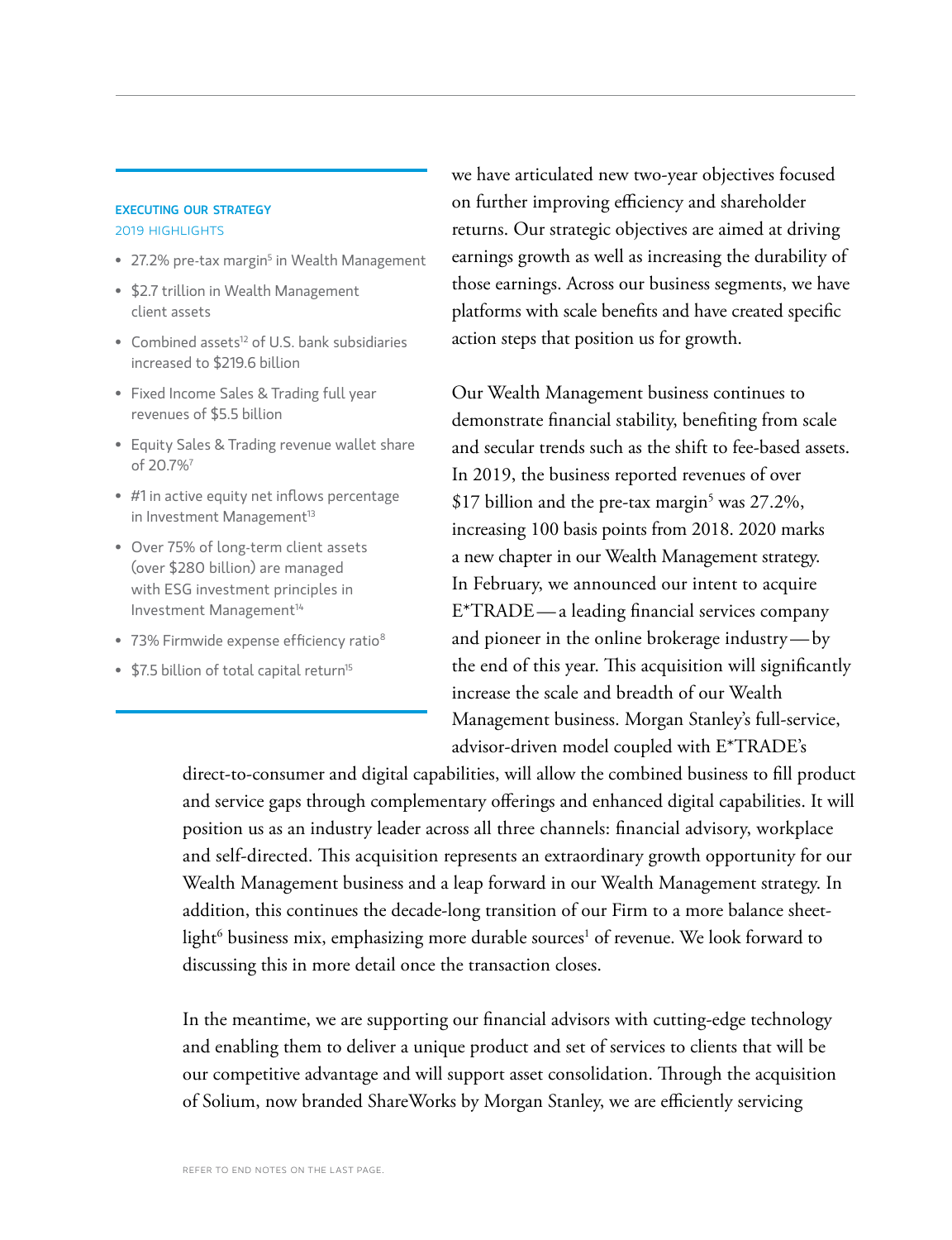the mass affluent population to capture new clients and assets through the workplace. Furthermore, the acquisition of E\*TRADE will create a leading offering in workplace wealth by combining E\*TRADE's stock plan business with our ShareWorks platform. We are enhancing and investing in our financial wellness and retirement offerings, and expect to add new corporate clients by leveraging the relationships we have built through our institutional business. This more fulsome suite of products allows us to deliver services to an even larger base of employees beyond stock plan participants. We will be able to provide a compelling offering for all our relationships, servicing the ultra-high and high net worth segment with financial advisers and more mass affluent clients through the workplace. This business has compelling scale benefits between our core competency of serving ultra-high and high net worth individuals and our recent expansion into the workplace. Accordingly, we believe that Wealth Management will be a 28%–30% pretax margin<sup>5</sup> business in 2021.

Investment Management is a business positioned for growth, and we believe we can deliver differentiated value to our clients in areas where there is industry fragmentation. Last

# fortifying capital and enhancing liquidity 2019 highlights

- Common equity tier 1 capital ratio standardized approach of 16.4% as of 4Q 2019, with \$73.0 billion in common equity
- \$217.5 billion global liquidity reserve as of 4Q 2019

year, we reported revenues of \$3.8 billion, led by robust asset management fees, strong investment performance and long-term asset inflows. We have launched a number of new products successfully since 2016 that have broadened our revenue base, made us more relevant across the client spectrum, and translated into material revenue and asset growth. Our alternatives client platform is at scale, and there is strong secular growth in private alternatives. We are also seeing strong organic growth in our existing high-performing private

funds. These strategies, and investments in our client franchise more broadly, will be a very important component of future growth.

Our Institutional Securities franchise and footprint is extremely strong and our brand is closely tied to our institutional presence. Over the past decade, we have defended and expanded our footprint, gaining share over the last five years in the face of a declining industry wallet. We have benefited from the stability of the leadership and our commitment to a global client footprint, and expect to hold and gain further share across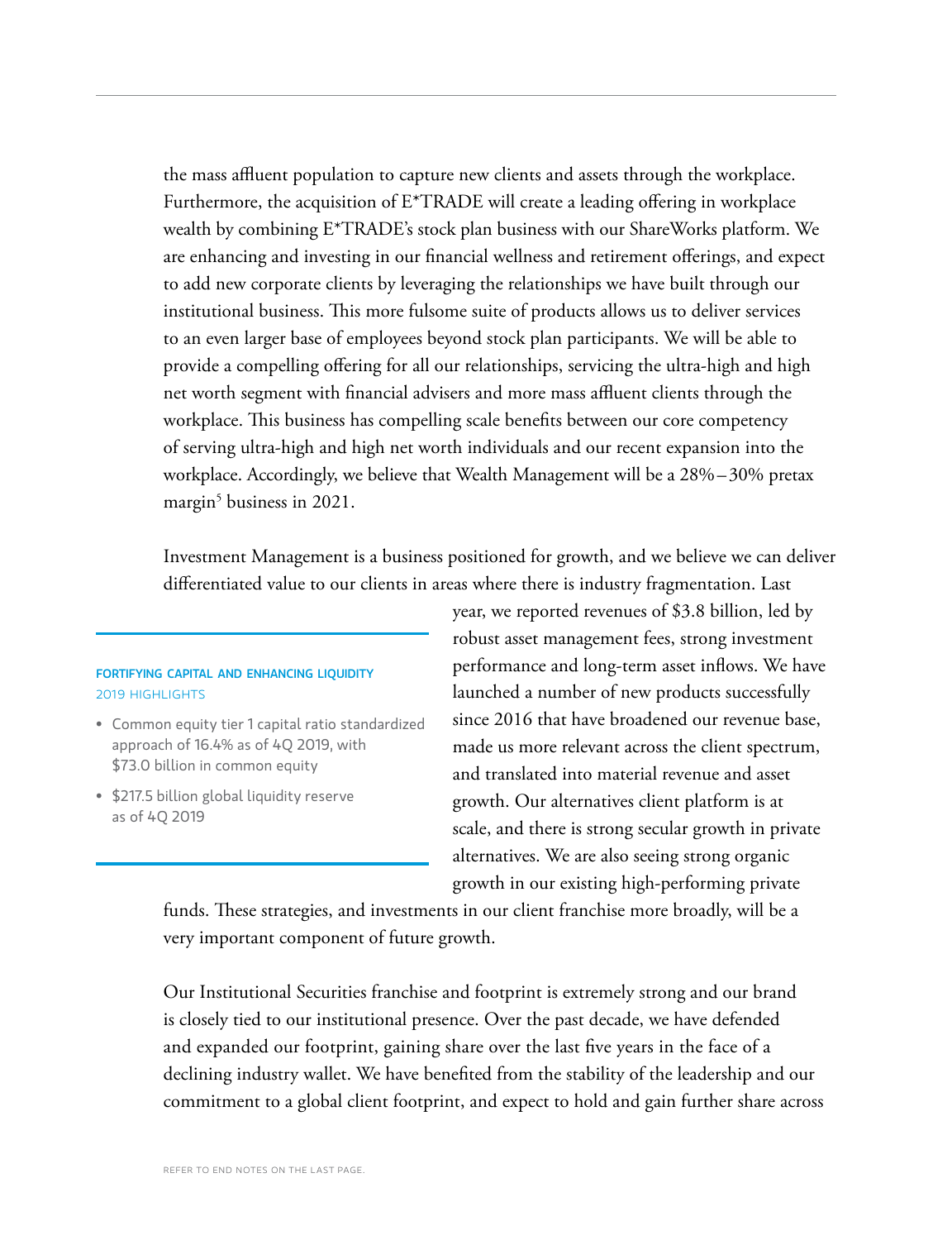#### **OUR STRATEGY**

#### WHAT WE DO:

Advise, originate, trade, manage and distribute capital for governments, institutions and individuals, and always do so with a standard of excellence.

# HOW WE DO IT: Execute in a way that is consistent with our values and, whenever possible, deliver more than one part of the Firm.

#### WITH WHAT RESULT:

Deliver strong returns for our shareholders, build long-term value for our clients and offer highly attractive career opportunities for our employees.

these businesses. Our Investment Banking franchise consistently ranks in the top three of the global league tables in advising on mergers and acquisitions and underwriting initial public offerings, and 2019 was no exception. Our Equity Sales & Trading business continued to be a leader and finished the year No. 1 globally in reported net revenues for the sixth year in a row.7 In Fixed Income Sales & Trading, we reported revenues of over \$5 billion for the third time in the last four years—the highest annual revenues in many years. This business is the right size and well positioned to support our clients.

Underpinning our strategic objectives for each of the businesses is rigorous expense and capital management. We are making numerous investments across all of our platforms to enhance our technological capabilities and take advantage of scale economics. Between these efforts and revenue growth, we expect to achieve an expense efficiency ratio of  $70\% - 72\%$  in 2021. We believe we are capital sufficient and expect to return excess capital to shareholders, subject to regulatory approval, while continuing to invest in the franchise for future growth. As a result of this, and the Firm's growth initiatives and expense discipline, we expect to further drive  $\rm{ROTCE^4}$  expansion to  $13\%$  –15% in 2021.

We have meaningfully and with intent transformed this business into what it is today. As we execute on the next phase of the Firm's journey, our strategic objectives, assuming a normal market environment, should result as a natural consequence.

# strong culture and diverse talent will drive enduring success

Executing our strategy and meeting our growth objectives will not be possible without a strong culture and a diverse team of talented employees. Long-term sustainable success lies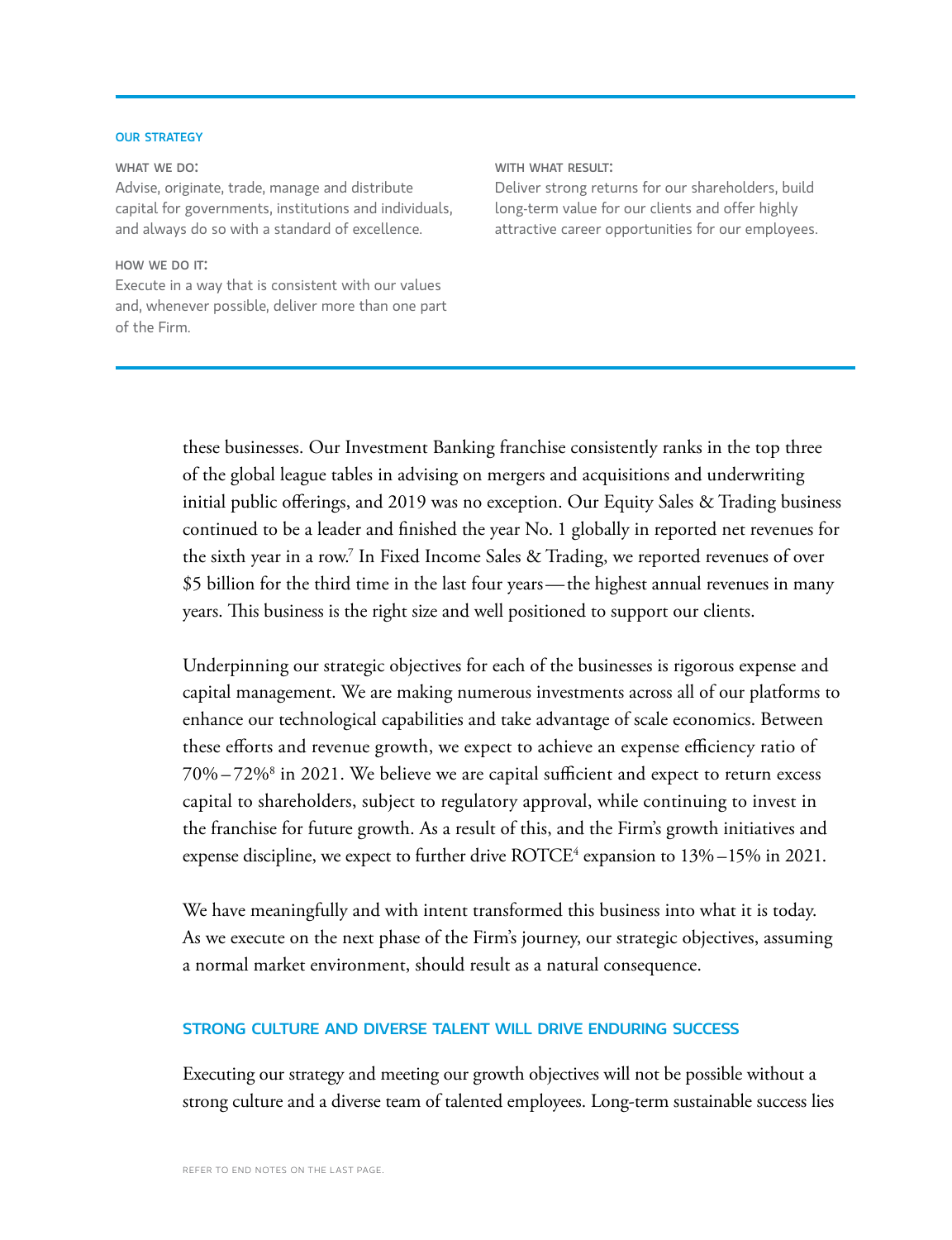in building and enhancing our culture and broadening the diversity of our employees. At Morgan Stanley, our culture guides our employees, and our values inform everything we do: we have a commitment to putting clients first, leading with exceptional ideas, doing the right thing, and giving back. These values honor both our history and our aspirations for the future.

As we head into the next phase of our journey, we will continue to invest meaningfully in our culture. Over the next five years, we will work to enhance our culture of accountability and collaboration, and renew the commitment, energy and focus that we have on living our core values every day. We also want to attract the most talented and diverse people to our franchise and make sure that they receive the opportunities to develop the skills needed to be successful leaders and executives. We are committed to help ensure our workforce reflects the diversity and makeup of the societies in which we operate. In 2019, our summer intern class was over 50% women for the first time, reflecting the gender balance of society. Ensuring that we have a pipeline of diverse candidates is but the first step, and we must now support them in their careers to eventually be leaders in our businesses and divisions.

We have a strong and experienced senior leadership team and our businesses have a deep bench of talent. Nearly 20% of our Operating and Management Committees members are women—a percentage we are committed to improving in the coming years—and the

#### our core values

Since our founding in 1935, Morgan Stanley has pledged to do first-class business in a first-class way. Underpinning all that we do are four core values.

#### putting clients first

Keep the client's interest first. Work with colleagues to deliver the best of the Firm to every client. Listen to what the client is saying and needs.

#### doing the right thing

Act with integrity. Think like an owner to create long-term shareholder value. Value and reward honesty, character and diversity. Foster a collegial work environment where all employees feel a sense of belonging.

# leading with exceptional ideas

Win by breaking new ground. Leverage different perspectives to gain new insight. Drive innovation. Be vigilant about what we can do better.

#### giving back

Serve our communities generously with our expertise, time and money. Build a better Firm for the future through mentoring others.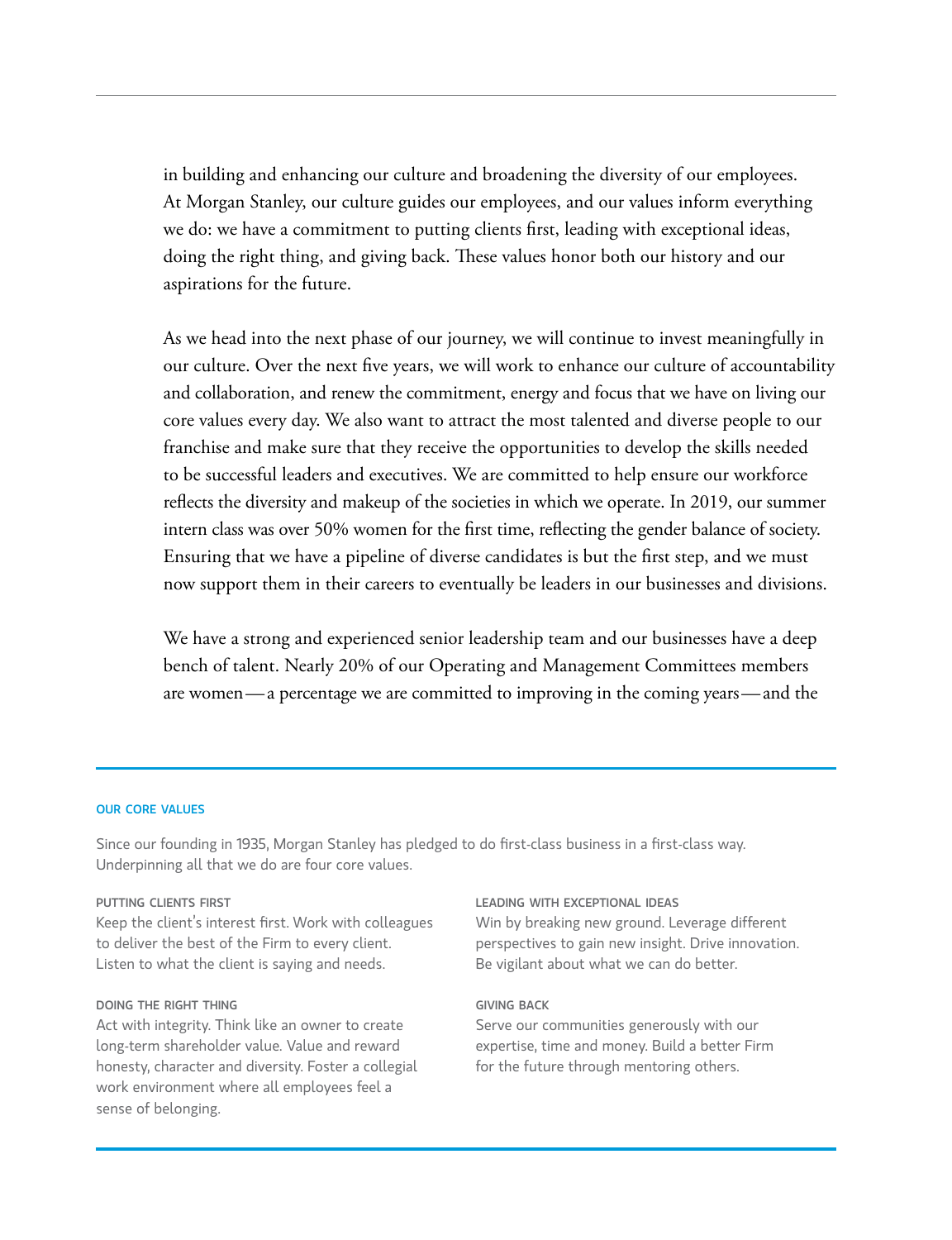average tenure of those committee members is 23 years and 20 years, respectively. In each of our business areas, we have strong leadership that reflects our culture and is driving the Firm forward. I am confident of their skills and invested in their successes. The Board of Directors and I are also focused on the continued development of the next generation of leaders over the next five years. We are also committed to providing leadership and bringing the Firm's resources to help ensure a sustainable and healthy future for society.

# developing capital and knowledge-based solutions FOR A SUSTAINABLE FUTURE

As creators and allocators of capital, large financial institutions play a unique role in society, and they have a special platform from which to contribute to that society. In 2019, we announced the Morgan Stanley Plastic Waste Resolution, our commitment to help facilitate the prevention, reduction and removal of 50 million metric tons of plastic waste from rivers, oceans, landscapes and landfills by 2030. We are driving and scaling the investments, partnerships, programs and research needed to tackle the growing challenge of plastic waste. In 2018, we announced a new commitment to provide \$250 billion in low-carbon financing by 2030 across clean-tech and renewable energy financing, sustainable bonds and other transactions that enable low-carbon solutions. We are also committed to reducing our own environmental footprint, and aim to be carbon neutral by 2022 and to source 100% of our global electricity needs from renewable sources. These efforts are built on the back of the Morgan Stanley Institute of Sustainable Investing that we launched in 2013. The Institute works across the Firm, with our clients and with academic institutions to mobilize capital to sustainable enterprises that address the social and environmental issues facing the world today. Since its launch, we have raised and invested capital across a range of sustainable issues including clean and renewable energy, affordable housing, marine conservation and most recently, reducing plastic waste.

In 2017, we launched the Multicultural Innovation Lab, our in-house accelerator program supporting the development of women- and multiculturally-owned, technology-enabled businesses. The Lab is designed to help drive positive economic outcomes for women and multicultural entrepreneurs by providing capital, content, visibility, technical support and connectivity with important stakeholders who might be essential in accelerating the growth of their businesses. We are working to directly address the funding gap, one company at a time.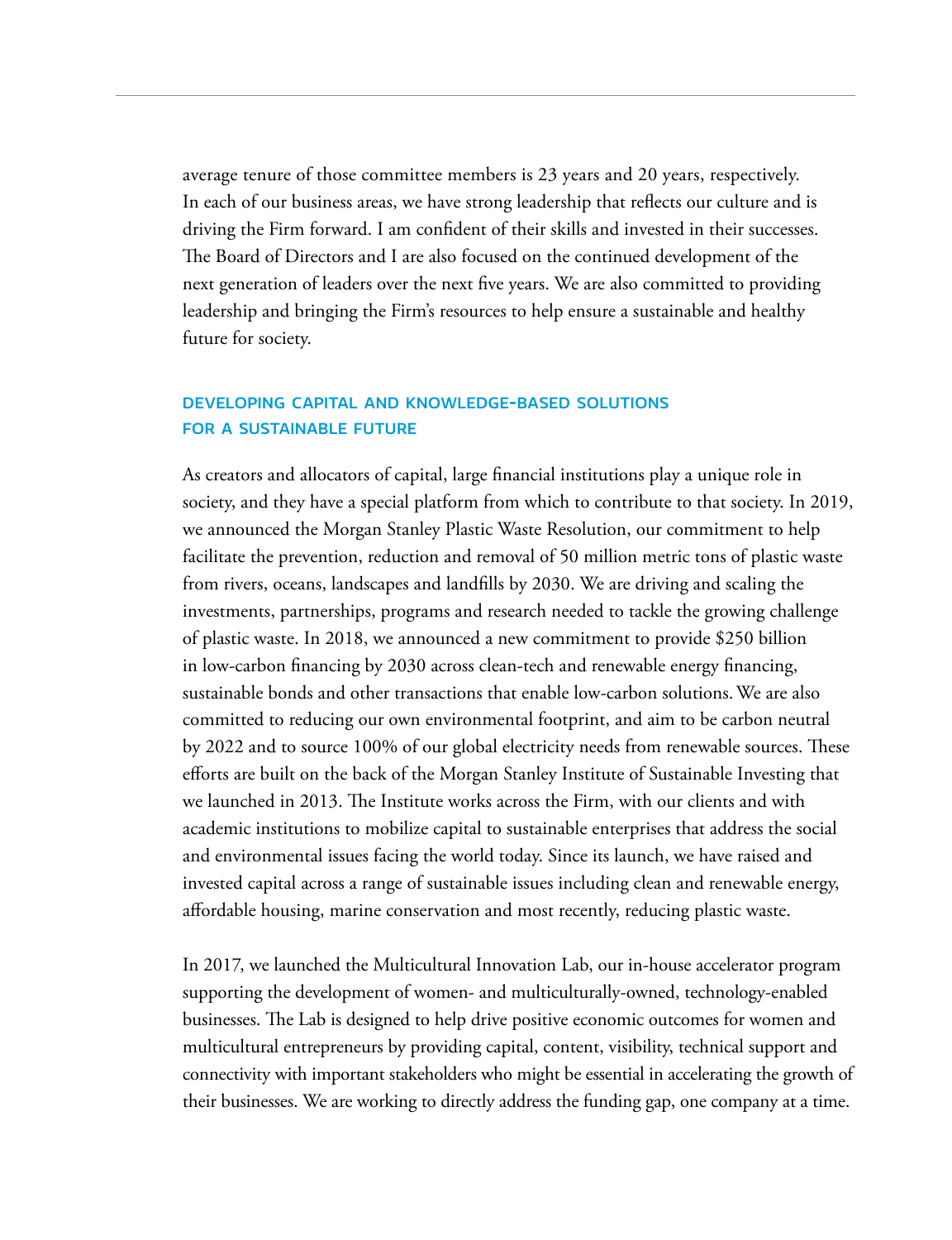Most recently, we launched the Morgan Stanley Alliance for Children's Mental Health in February of this year to address the mental health challenges among children and adolescents that are rapidly becoming more pervasive and urgent. Working with distinguished nonprofit partner organizations, the alliance will align the Firm's resources and global reach with the best thinking and practices in the field, strategically working to reduce stigma, increase early intervention and ultimately affect the far-reaching challenges of mental health.

These are some examples of the initiatives we are implementing to help ensure that we bring capital and knowledge-based solutions that contribute to a more healthy and sustainable society for future generations.

# looking ahead

Morgan Stanley is very well positioned to successfully navigate whatever the next five years bring as we execute our strategic objectives. Over the long term, I am excited about our future and have great confidence in our senior leadership team. Moreover, our strong culture and brand remains our most powerful competitive advantage. We are focused on reaffirming our values and developing the diverse talent that will drive the future of this Firm. I am also proud of our 60,000 global employees who deliver for our clients each day, and want to thank them for their hard work and commitment.

Thank you for your confidence and investment in Morgan Stanley. I am confident in our ability to deliver lasting value to our shareholders. While the world fights back against the coronavirus, we will be doing our part to support our clients and the global economy. Please stay healthy.

James P. Goernan

james p. gorman chairman and chief executive officer april 3, 2020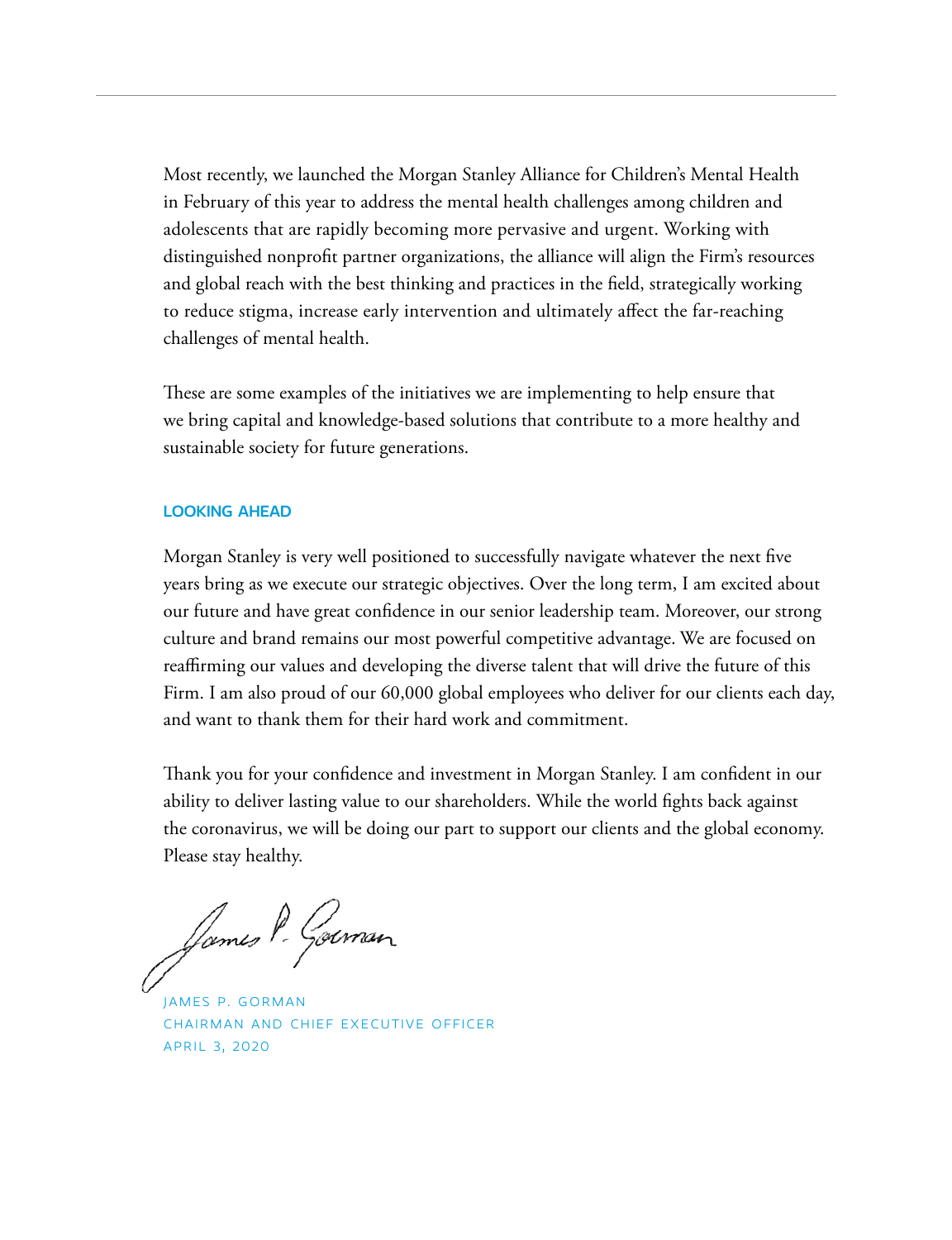# **KEY INITIATIVES**

#### institute for sustainable investing

Established in 2013, the Institute is advancing market-based solutions to economic, social and environmental challenges, operating from the foundational principle that sustainable investment can only achieve significant scale by attracting a broad range of private sector capital. Through product innovation, thought leadership and scholarship aimed at expanding opportunities for sustainable investing, the Institute is driving capital toward investments promoting sustainable economic growth.

#### plastic waste resolution

With our global reach and our integrated approach to solving the most complex problems, Morgan Stanley is committed to tackling the growing global challenge of plastic waste in the environment. Through the capital markets and partnering with our clients and employees, we will prevent, reduce and remove 50 million metric tons of plastic waste from rivers, oceans, landscapes and landfills by 2030. Our commitment includes financing and investing in solutions, supporting market research and eliminating single-use plastic from our global operations.

#### sustainability reporting

Over the last two years, we have enhanced our approach to target investor-relevant environmental, social and governance (ESG) data and narratives in our annual sustainability report, in the spirit of the Sustainability Accounting Standards Board (SASB) guidelines. Morgan Stanley is one of the first U.S. banks to map our sustainability reporting narrative to the SASB guidance as appropriate. We have a Firm-level Sustainability Disclosure Committee that provides oversight and guidance on our ESG disclosures.

#### multicultural innovation lab

A six-month accelerator program designed to help build and scale women- and multiculturally-owned, technologyenabled startups. Each company accepted to the lab receives a cash contribution from Morgan Stanley, workspace at our headquarters, and an opportunity to pitch to the investor community with our support. In 2019 — the third year of the program — nine companies were selected, up from five when the program was launched.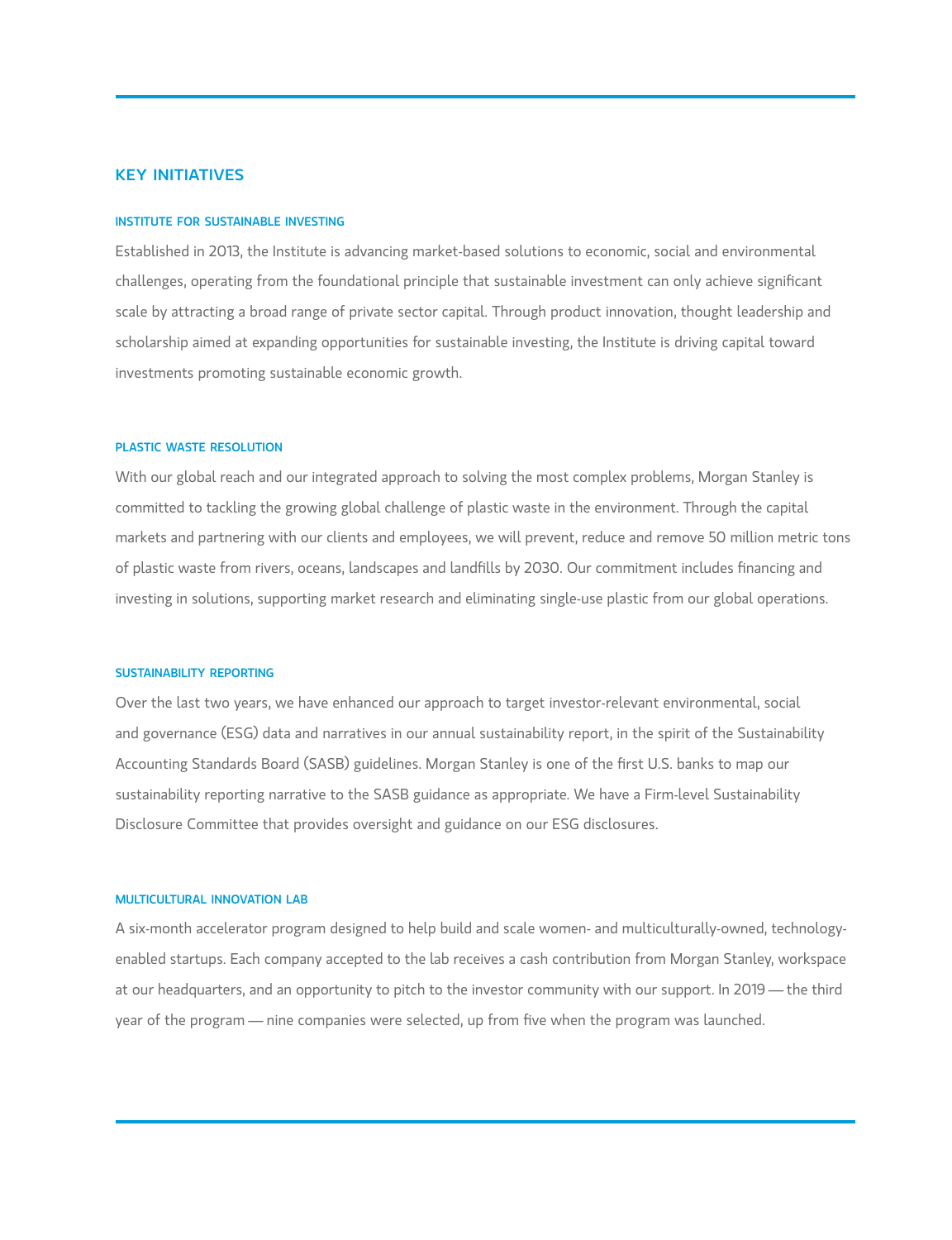#### return to work

Return to Work offers women (and men), who have taken career breaks an opportunity to return to the workforce through a formal paid internship program. Participants are generally away from the workforce for a minimum of two years, but some have been away for more than 15 years. Over 300 women and men have successfully completed the program since 2014 and over 60% of participants globally have been hired.

# alliance for children's mental health

The Alliance, which brings together key leaders in the children's mental health space, will combine the resources and reach of Morgan Stanley and its Foundation with the knowledge and experience of its distinguished nonprofit partner organizations. It will help drive capital toward scaling effective, evidence-based strategies, impacting the mental health of youth. The Alliance will help strategically address children's mental health concerns and the far-reaching challenges of stress, anxiety and depression.